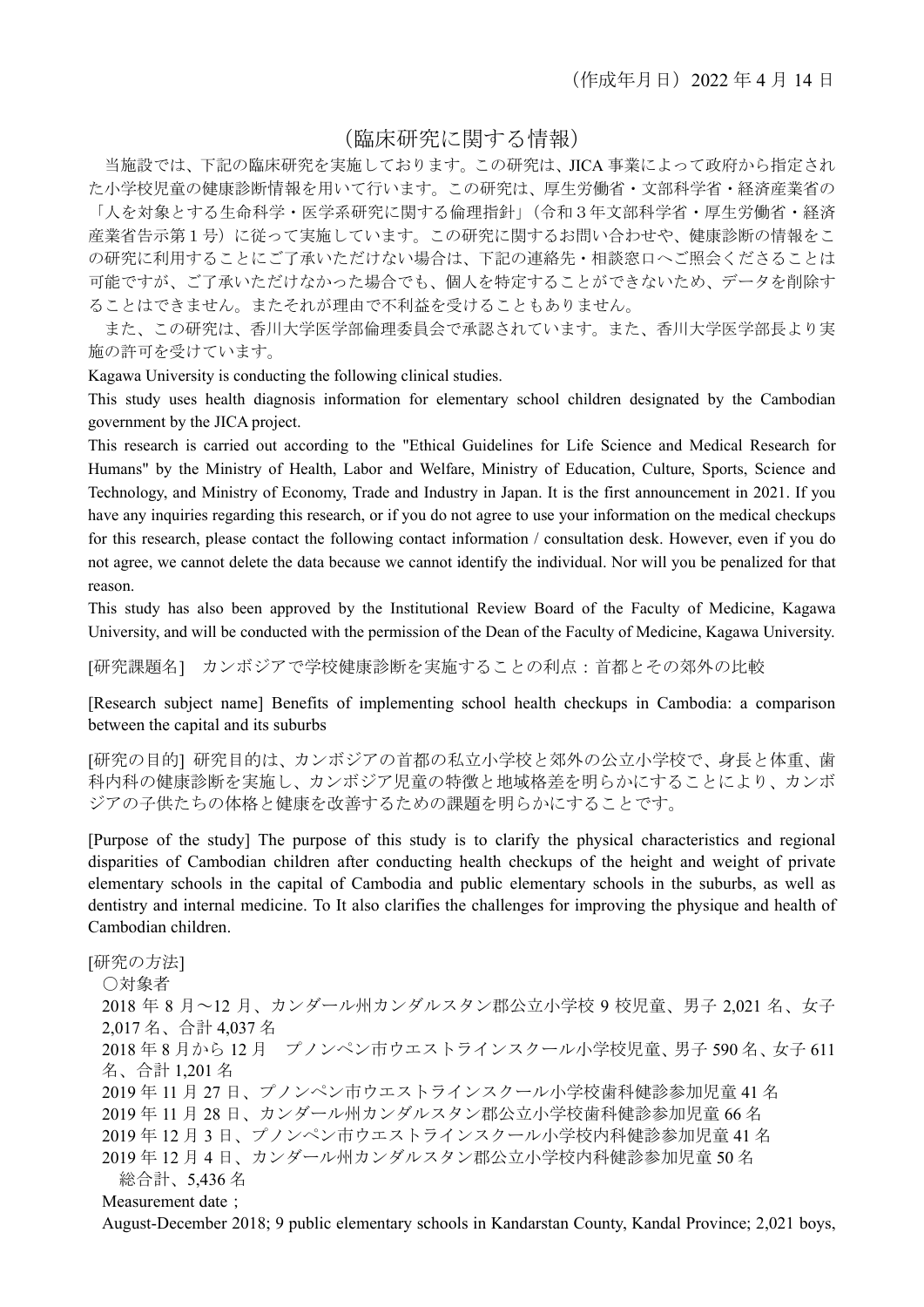2,017 girls, total 4,037.

August-December 2018; children at Westline School Elementary School in Phnom Penh; 590 boys, 611 girls, total 1,201.

November 27, 2019 Phnom Penh Westline School Elementary school children's dental examination results; 41 people.

November 28, 2019: Dental examination results for children at a public elementary school in Kandal Stan County, Kandal Province; 66 people.

December 3, 2019 Phnom Penh City Westline School Elementary School Children's Internal Medicine Medical Examination Results; 41 People.

December 4, 2019: Internal medicine medical examination results for public elementary school children in Kandal Stan County, Kandal Province; 50 people. Total 5,436.

○利用する情報

以下の健康診断で測定された年齢、性別、身長と体重のデータ

1)日本の香川大学とカンボジア政府との二国間契約による国際協力機構 JICA 草の根技術協力事 業(香川大学、香川県、JICA、カンボジア教育青年スポーツ省)によるカンダール州カンダルスタ ン郡学校保健室活動における児童の身体測定

2)日本の香川大学と国立国際医療研究センターとの契約に基づく国際展開推進事業における学校 健康診断モデル事業での児童の歯科内科健康診断

Targeted health examination;

1) Health checkup in the activities of the School Health Room in Kandal Steung District, Kandal Province, by the Japan International Cooperation Agency (JICA) Grassroots Technical Cooperation Project (Kagawa University, Kagawa Prefecture, JICA, Ministry of Education, Youth and Sports of Cambodia) under a bilateral contract between Kagawa University in Japan and the Cambodian government.

2) Dental and internal medicine health checkup for children in the school health checkups model seminar in the international expansion promotion project based on the contract between Kagawa University in Japan and the National Center for Global Health and Medicine.

[研究組織] [Research Organization]

研究責任者 香川大学医学部慢性成人看護学 教授 清水裕子

Principal investigator: Hiroko Shimizu, Ph.D., R.N., Prof., Chronic Care/ Nursing for adult, Kagawa University

分担研究者 香川大学医学部慢性成人看護学助教 上原星奈

Shared researcher: Hoshina Uehara, Ms., R.N., Assistant Professor, Chronic Care/ Nursing for adult, Kagawa University

[研究協力機関] Research cooperation institution

カンボジア教育青年スポーツ省学校保健局

(Ministry of Health Science, School Health Department)

JICA 草の根技術協力事業地域特別支援枠香川大学事業

(JICA: Japan International Cooperation Agency; Kagawa University Project, 2017-20)

[情報の管理について責任を有する者]

情報の管理責任者 香川大学医学部慢性期成人看護学 教授 清水裕子

[Responsible for information management]

Information management manager; Hiroko Shimizu, Professor of Chronic Adult Nursing, Kagawa University, Faculty of Medicine.

この研究について、研究計画や関係する資料、ご自身に関する情報をお知りになりたい場合は、 他の児童の個人情報や研究全体に支障となる事項以外はお知らせすることができますが、情報には 個人を特定する情報が含まれていないため、個人のデータ分析に関連する結果はお知らせできませ ん。

研究に利用する児童の個人情報に関しては、お名前、住所などの個人を特定できる情報は含まれ ていないため、研究成果は学会や学術雑誌で発表されますが、その際も児童を特定できません。

If you would like to know more about this research, such as research plans, research materials, or more information about you, we can let you know except by deleting the personal information of other children